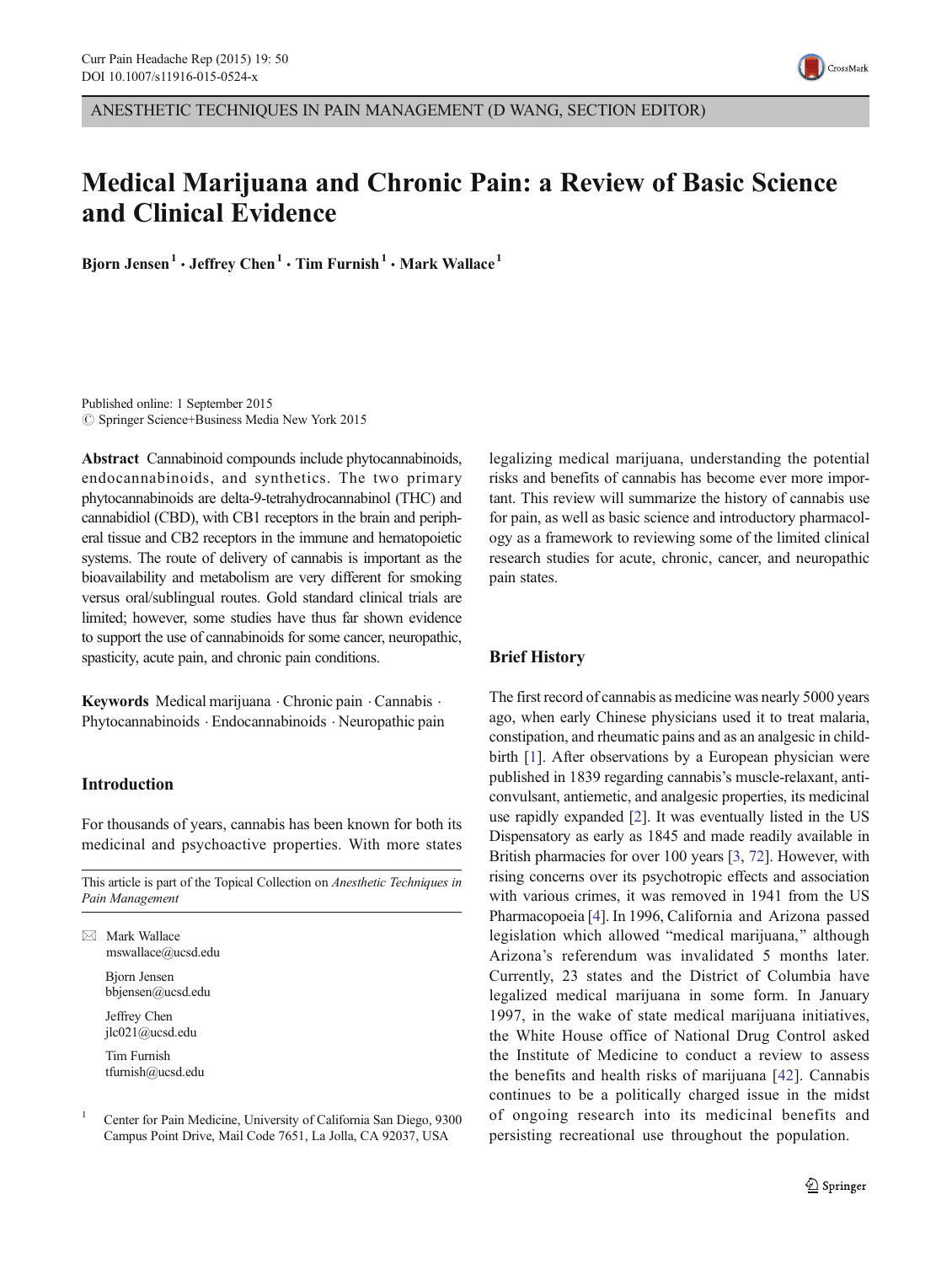#### Cannabinoids and Their Receptors

A cannabinoid can be defined as a compound, either endogenous or exogenous, with action on cannabinoid receptors [\[12](#page-6-0)]. The three types of cannabinoid compounds are (1) phytocannabinoids, which are derived from cannabis plants (nabiximols, Cannador): (2) endocannabinoids, which are endogenous compounds (anandamide and 2-arachidonylglycerol (2-AG); and (3) synthetic cannabinoids (dronabinol, nabilone) [\[5\]](#page-6-0). The primary cannabinoids found in the cannabis plant include delta-9-tetrahydrocannabinol (THC), cannabidiol (CBD), and cannabinol (CBN), with THC being the primary psychoactive compound [\[6,](#page-6-0) [7](#page-6-0)]. The second most abundant compound in the plant is CBD, which is minimally psychoactive [\[7](#page-6-0)–[9](#page-6-0)].

The two primary cannabinoid receptors are CB1 and CB2. They are  $G_i$ <sub>l</sub> subtypes of G proteins with complex signaling pathways. They are coupled negatively to adenylate cyclase (which in turn inhibits cAMP) and positively to mitogen active protein kinase (MAPK). CB1 receptors are primarily in abundance in the brain as well as a variety of peripheral tissues. CB2 receptors are predominately expressed in the immune and hematopoietic systems. These two receptors (CB1 and CB2), the ligands anandamide and 2-AG, and the enzymes involved in their synthesis are what make up the endocannabinoid system [[10](#page-6-0), [11\]](#page-6-0).

It is believed that CB1 receptors function in the central nervous system to maintain homeostasis by inhibiting excessive neuronal excitation and activity [\[9](#page-6-0)]. There is evidence to support the inhibition of acetylcholine, noradrenaline, dopamine, 5-hydroxytryptamine (5-HT),  $\gamma$ -aminobutyric acid (GABA), glutamate, D-aspartate, and cholecystokinin by activation of CB1 receptors [\[9](#page-6-0), [13](#page-6-0)–[15](#page-6-0)]. In addition, evidence points towards endocannabinoids (2-AG and anandamide) functioning as retrograde synaptic messengers [[9,](#page-6-0) [16](#page-6-0), [17](#page-6-0)]. As a result, it is generally accepted that the endocannabinoid molecules that are synthesized and released as a result of certain neurotransmitter triggers will act on presynaptic CB1 receptors and inhibit the release of glutamate and GABA. CB2 receptors also modulate the release of chemical messengers primarily involving the immune system (cytokines and im-mune cell migration) [\[9](#page-6-0), [18](#page-6-0)–[20\]](#page-6-0).

## Cannabinoids and Interactions with Opioid **Receptors**

Opioids exert their pharmacologic effects through interactions with mu, kappa, and delta receptors. Similarities between the effects of cannabinoids and opioids include psychomotor depression, hypotension, hypothermia, and antinociception [[12,](#page-6-0) [21](#page-6-0)]. Some studies suggest that  $\Delta$  <sup>9</sup>THC may enhance the antinociceptive effects of morphine, with one possibility being through the activation of kappa and delta opioid receptors [\[21](#page-6-0)–[23\]](#page-6-0). In addition, the synthesis and release of endogenous opioids such as encephalin and dynorphins may be directly affected by cannabinoids [\[24,](#page-6-0) [25\]](#page-6-0).

## Pharmacology: Acute and Chronic Effects of Marijuana

The cannabis plant contains a large number of compounds, of which 60 are cannabinoids [[26\]](#page-6-0). THC is principally responsible for the psychoactive effects. The half-life of the distribution phase of cannabinoids is 0.5 h, whereas the half-life of the terminal phase can vary, with an average of 30 h. These characteristics coincide with the high lipophilicity of THC. Cannabidiol is also lipophilic but has a shorter terminal halflife of around 9 h [\[27,](#page-6-0) [28\]](#page-6-0).

When cannabis is smoked, 50 % of the THC content is present in the smoke but up to 50 % of the smoke is then exhaled again for a yield of roughly 25 %. Additionally, some of the inhaled smoke is metabolized in the lung. The final bioavailability of smoked THC is estimated to be between 0.10 and 0.25. The absorption of the smoked THC occurs within minutes. The half-life of the distribution and terminal phases of smoked THC closely resembles IV administration [\[30](#page-6-0), [31\]](#page-6-0).

Oral THC has a bioavailability of around 5–20 % according to studies, but this can vary outside of controlled trials due to variations in gastric degradation and first-pass effects [\[31,](#page-6-0) [32\]](#page-6-0). The bioavailability of oral cannabidiol is reported to be around 13–19 % [[29](#page-6-0)•, [28](#page-6-0)]. In contrast to smoked marijuana, oral forms of medical marijuana reach peak concentrations often as long as 1–3 h later. This is an important characteristic to keep in mind in discussing oral forms of cannabis for medical purposes [\[29](#page-6-0)•, [32\]](#page-6-0). The sublingual spray administration of nabiximols cannabis-based extract (a combination of THC and CBD) also has a similar bioavailability and pharmacokinetics profile as oral delivery [\[29](#page-6-0)•].

While studies are limited, previous reviews have described dose ranges of 7 mg, 7–18 mg, and greater than 18 mg as low, medium, and high doses, respectively. There is tolerance that forms, possibly as early as several days of daily use, due to downregulation of CB1 receptors and G-protein activation. The common acute pharmacodynamic effects of THC regardless of route administered include elevation in heart rate (average  $>19$  beats/min), a subjective feeling of "high," a decrease in subjective alertness, and a decrease in motor stability. Unfortunately, it is difficult to correlate serum concentrations with physiologic effects and impairments as can be seen with alcohol [\[29](#page-6-0)•, [33](#page-6-0)].

The effects of cannabis vary with different patient populations. For example, female patients with higher estrogen levels are more sensitive to medical cannabis in regard to pain, behavior, and reward. Long-term exposure to THC leads to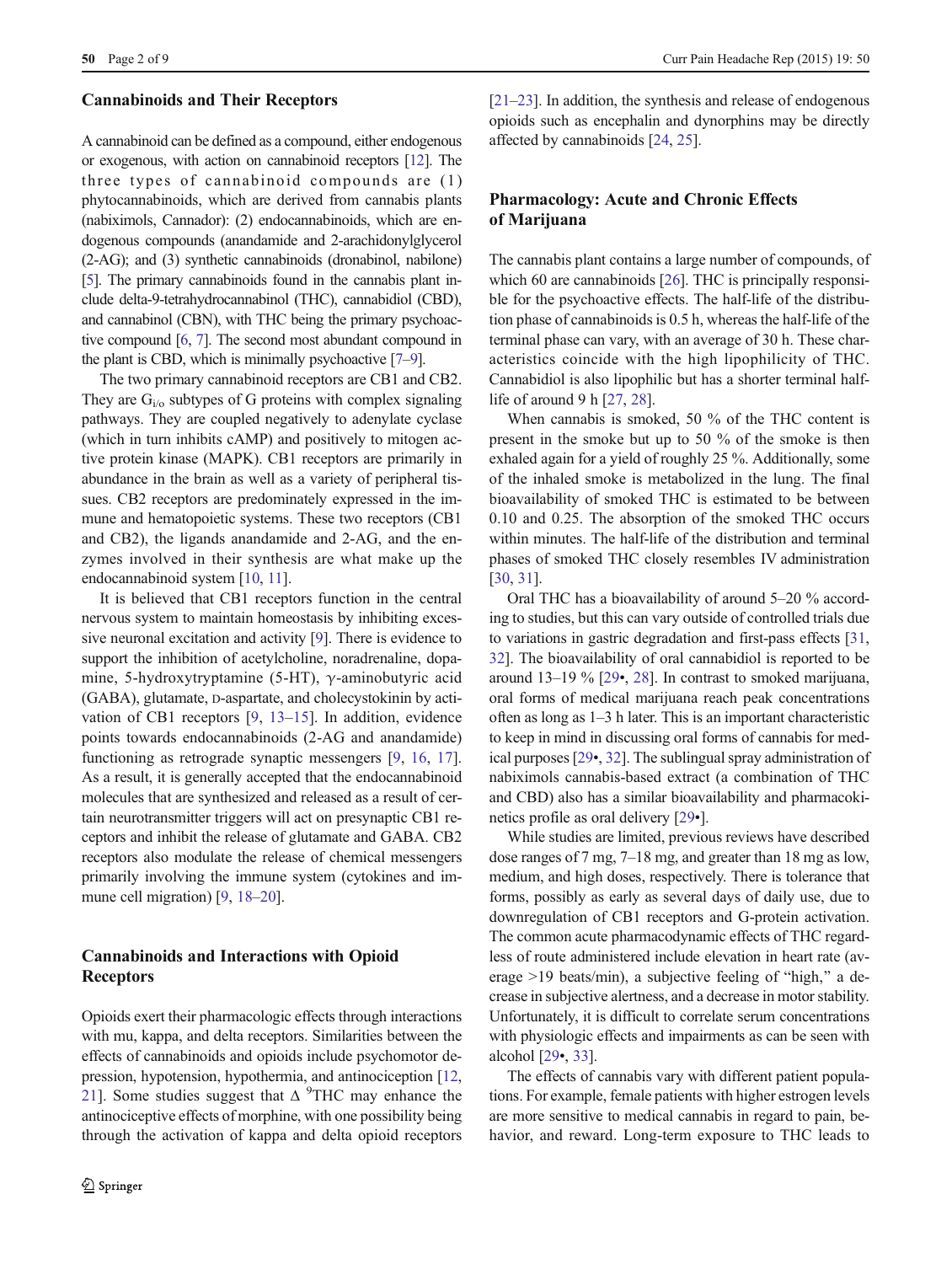lower levels of luteinizing hormone, follicle-stimulating hormone, prolactin, and growth hormone [\[29](#page-6-0)•]. Patients with psychiatric and cardiovascular conditions may be at increased risk due to cannabis effects working alongside other medications they are currently taking. In patients with cardiovascular conditions in particular, the increase in the heart rate and decrease in heart rate variability may increase their risk of cardiac events [[29](#page-6-0)•, [34](#page-7-0)]. In patients taking benzodiazepines, opiates, and tricyclic antidepressants, the decrease in alertness that occurs with marijuana can be potentiated [[29](#page-6-0)•, [35\]](#page-7-0).

The chronic effect of marijuana use is still under investigation. One review of 40 articles found that 55 % of studies demonstrated that chronic cannabis use is associated with poorer neuropsychological performance. However, the authors noted that few of the studies met their criteria to confidently establish an effect of cannabis on neuropsychological functioning [\[36](#page-7-0)]. Another study focused on 11 articles which included 623 cannabis users and 409 minimal or nonusers. This meta-analysis failed to show a substantial long-term effect on the neurocognitive functioning of users who were not acutely intoxicated. They did conclude that there may be minor deficits in the areas of learning and memory recall, but the real-life impact could be questionable [\[37](#page-7-0)].

The effect of cannabis on adolescent brain development is a subject of debate and concern. Studies have suggested that long-term use results in neuropsychological decline, with the effects being concentrated among adolescent-onset users (starting before the age of 18). The decline in IQ and executive function were greater for adolescent-onset users versus adultonset users [[38](#page-7-0)•, [39\]](#page-7-0). However, these study results have been challenged by a subsequent analysis which questioned the original study's methodology. The subsequent analysis concluded that when socioeconomic status was included as a factor, the true effects could be zero [[40](#page-7-0)••]. This subject continues to be debated [\[73,](#page-8-0) [74](#page-8-0)]. A further study compared the effects of alcohol versus marijuana on the brain scans of 16–20-yearolds. They reported that alcohol use was associated with a reduction in white matter, but marijuana use was not [[41](#page-7-0)•].

The chronic effects of cannabis on the lungs are also of great importance especially in relation to tobacco. One study sampled 339 subjects comparing cannabis smokers, tobacco smokers, users of both, and users of neither. It demonstrated that one cannabis joint had a similar effect to 2.5–5 tobacco cigarettes in regard to airflow obstruction. Hyperinflation and airway obstruction were discovered in a dose-dependent fashion with smoking cannabis [[75\]](#page-8-0). Some evidence demonstrates increased risk of bronchitis and impaired respiratory system immunocompetence with inhaled cannabis [[76](#page-8-0)–[78,](#page-8-0) [79](#page-8-0)•]. However, the long-term effects of cannabis are less clear. One longitudinal study of 972 tobacco and marijuana smokers linked marijuana and increased TVC, FRC, and TLC. This was found to be independent of tobacco use [\[80](#page-8-0)]. Meanwhile, a review of 34 articles on cannabis smoking and pulmonary

function failed to find a consistent association between longterm use and airflow obstruction. At the same time, many of the studies noted increased respiratory symptoms such as coughing, phlegm, and wheezing [\[77](#page-8-0)]. As far as lung cancer risk, the evidence has been mixed, but overall weak. It is important to keep in mind that there is often concurrent tobacco abuse which affects numerous study results [[79](#page-8-0)•, [81,](#page-8-0) [82\]](#page-8-0).

## Clinical Studies of Cannabis

In January 1997, the White House Office of National Drug Control asked the Institute of Medicine to conduct a review of scientific evidence to assess the health risks and benefits of marijuana. The report recommended continued research, focusing primarily on (1) physiologic effects of synthetic and plan-derived cannabinoids, (2) development of new delivery systems, (3) psychological effects of cannabis, and (4) health risks of smoked marijuana [\[42\]](#page-7-0).

Clinical studies that are randomized, double-blinded, and placebo-controlled are limited overall. Those identified in a comprehensive literature review focused on cancer pain, neuropathic pain, acute pain, and chronic pain (Table [1\)](#page-3-0).

#### Cancer Pain

Clinical studies involving cannabinoids for cancer pain make up the largest number of human studies. Noyes et al. did two studies using various THC dosages for cancer-related pain. The first study compared oral THC at 5-, 10-, 15-, and 20 mg dosages in ten patients. It found that there was improved pain relief at 15- and 20-mg doses, but this was associated with substantial sedation and confusion [\[43](#page-7-0)]. The second study compared oral THC at 10- and 20-mg doses to codeine in 36 patients. Pain reduction scores with 10 and 20 mg were found to be roughly equivalent to 60 and 120 mg codeine, respectively. At 20 mg, patients complained of mental cloudiness and drowsiness, but the study found that 10 mg was well tolerated. They stated that 10 mg oral of THC, despite mild sedation, has analgesic potential [\[44\]](#page-7-0).

Another drug studied for cancer pain, benzopyranoperidine, is a synthetic analog of THC. Two studies on 4 mg of benzopyranoperidine found it to be superior to placebo. One also found it to be equivalent to 50 mg of codeine. Sedation continued to be a common side effect [\[45](#page-7-0)]. In contrast, another study compared 2- and 4-mg doses to codeine 60 and 120 mg, along with placebo, but discovered that it was less effective than both codeine and placebo. It even reported that despite similar sedation, pain was augmented by benzopyranoperidine [[46](#page-7-0)].

A randomized controlled trial in cancer patients suffering from inadequate analgesia control with opioid therapy compared nabiximols, an oromucosal spray of THC and CBD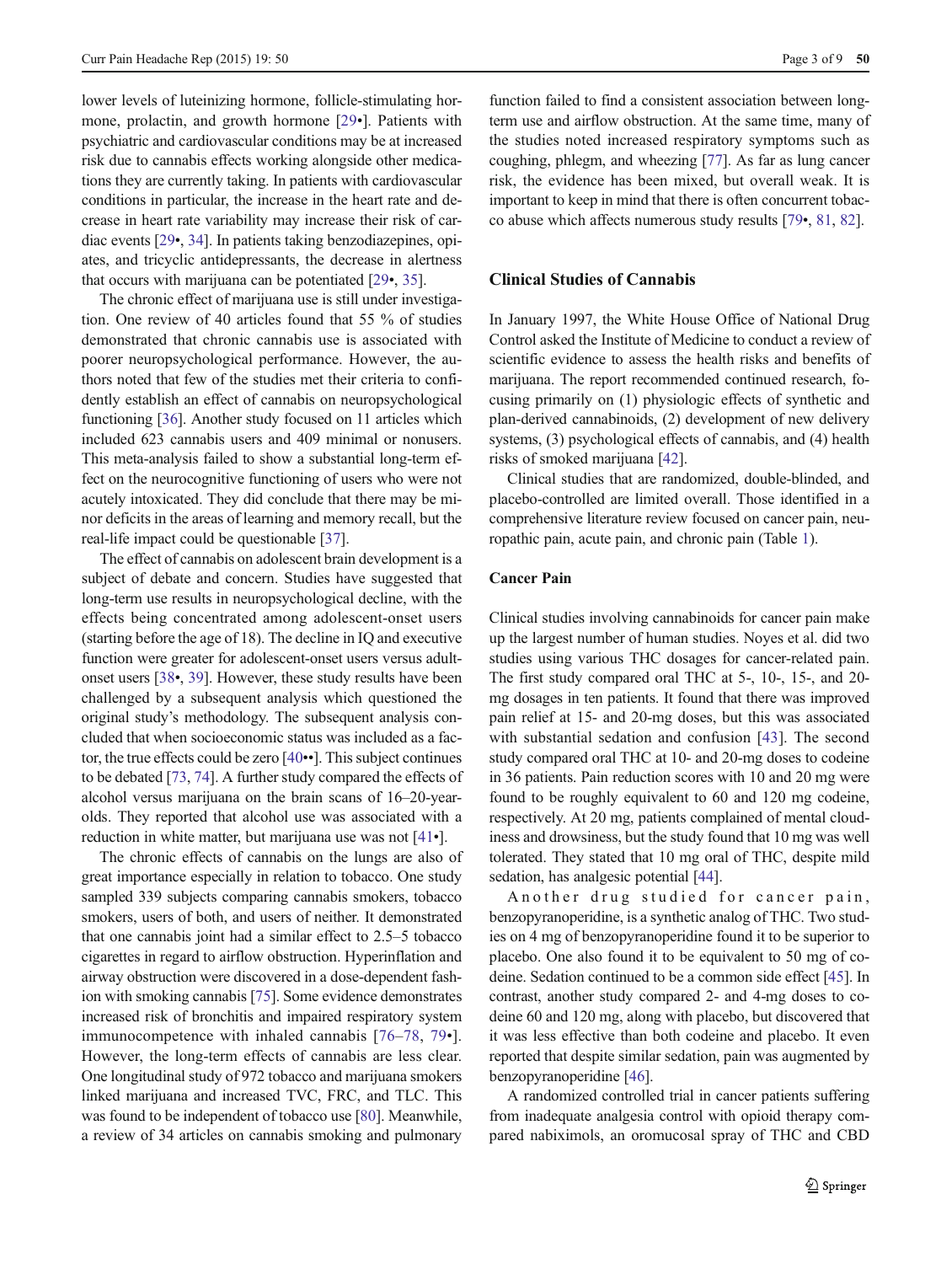<span id="page-3-0"></span>

| Table 1         |      | Summary of select clinical studies (RCT) on cannabis |                      |                 |                                                                  |                                                                                                              |
|-----------------|------|------------------------------------------------------|----------------------|-----------------|------------------------------------------------------------------|--------------------------------------------------------------------------------------------------------------|
| Lead author     | Year | Type of study                                        | Study focus          | Subjects        | Drug                                                             | Results                                                                                                      |
| RJ Noyes        | 1975 | RCT                                                  | Cancer pain          | $\supseteq$     | Oral THC vs placebo                                              | Improved pain relief at higher doses (with side<br>effects)                                                  |
| RJ Noyes        | 1975 | RCT                                                  | Cancer pain          | 36              | Oral THC vs codeine vs placebo                                   | Equianalgesic                                                                                                |
| PR Jochimsen    | 1978 | RCT                                                  | Cancer pain          | 35              | Benzopyranoperidine vs placebo                                   | Not as effective as codeine                                                                                  |
| JR Johnson      | 2010 | RCT                                                  | Cancer pain          | 177             | Nabiximols vs THC vs placebo                                     | Nabiximols showed pain reduction >30 %                                                                       |
| RK Portenoy     | 2012 | RCT                                                  | Cancer pain          | 263             | Nabiximols vs placebo                                            | patient report, superior analgesia overall<br>Did not reach response rate goal but per                       |
| M Karst         | 2003 | RCT                                                  | Neuropathic pain     | $\overline{21}$ | CT-3 vs placebo                                                  | Reduction in pain scores                                                                                     |
| IS Berman       | 2004 | RCT                                                  | Neuropathic pain     | 48              | Nabiximols vs THC vs placebo                                     | Did not meet study target for clinical significance,<br>but improved pain scores and quality of sleep        |
| DT Wade         | 2003 | RCT                                                  | Neuropathic pain     | $20\,$          | THC vs CBD vs nabiximols vs placebo                              | THC and CBD superior to placebo                                                                              |
| DJ Rog          | 2005 | RCT                                                  | Neuropathic pain     | 66              | Nabiximols vs placebo                                            | Superior to placebo in pain reduction/sleep<br>disturbance                                                   |
| TJ Numikko      | 2007 | RCT                                                  | Neuropathic pain     | 125             | THC:CBD vs placebo                                               | Greater reduction in pain scores, allodynia,<br>improved sleep over placebo                                  |
| DI Abrams       | 2007 | RCT                                                  | Neuropathic pain     | $\overline{50}$ | Inhaled THC vs placebo                                           | Greater pain reduction vs placebo                                                                            |
| RJ Ellis        | 2009 | RCT                                                  | Neuropathic pain     | $28\,$          | Inhaled THC vs placebo                                           | Greater pain reduction vs placebo                                                                            |
| <b>B</b> Wilsey | 2008 | RCT                                                  | Neuropathic pain     | 38              | Inhaled THC vs placebo                                           | Superior to placebo in pain reduction                                                                        |
| MA Ware         | 2010 | RCT                                                  | Neuropathic pain     | $\overline{21}$ | Inhaled THC vs placebo                                           | Highest dose reduced pain and improved quality<br>of sleep over placebo                                      |
| A Holdcroft     | 2006 | RCT                                                  | Acute pain (post-op) | $\Omega$        | Cannador                                                         | Dose-dependent pain reduction overall                                                                        |
| DJ Buggy        | 2003 | <b>RCT</b>                                           | Acute pain (post-op) | $\overline{4}$  | Dronabinol vs placebo                                            | Did not show benefit for post-op pain                                                                        |
| P Beauliu       | 2006 | RCT                                                  | Acute pain (post-op) | $\frac{1}{4}$   | Nabilone vs placebo                                              | Did not show benefit for post-op pain<br>(actually increased pain)                                           |
| AK Jain         | 1981 | RCT                                                  | Acute pain (post-op) | 56              | Levonantradol vs placebo                                         | Better analgesic effects over placebo, but no<br>significant dose-response curve                             |
| D Raft          | 1977 | RCT                                                  | pain<br>Acute        | $\equiv$        | IV THC vs diazepam vs placebo                                    | Diazepam>low-dose THC>placebo for analgesia.<br>High dose <both and="" diazepam<="" placebo="" td=""></both> |
| S Narang        | 2008 | RCT                                                  | Chronic pain         | $30\,$          | Dronabinol vs placebo                                            | Decreased pain intensity/increased satisfaction                                                              |
| DR Blake        | 2005 | RCT                                                  | Chronic pain         | 58              | Nabiximols vs placebo                                            | Improved pain control/quality of sleep                                                                       |
| W Notcutt       | 2004 | RCT                                                  | Chronic pain         | 34              | vs Both in 1:1 combo vs placebo<br>Sublingual THC vs cannabidiol | THC and THC:CBD combo most effective<br>in pain relief/sleep improvement                                     |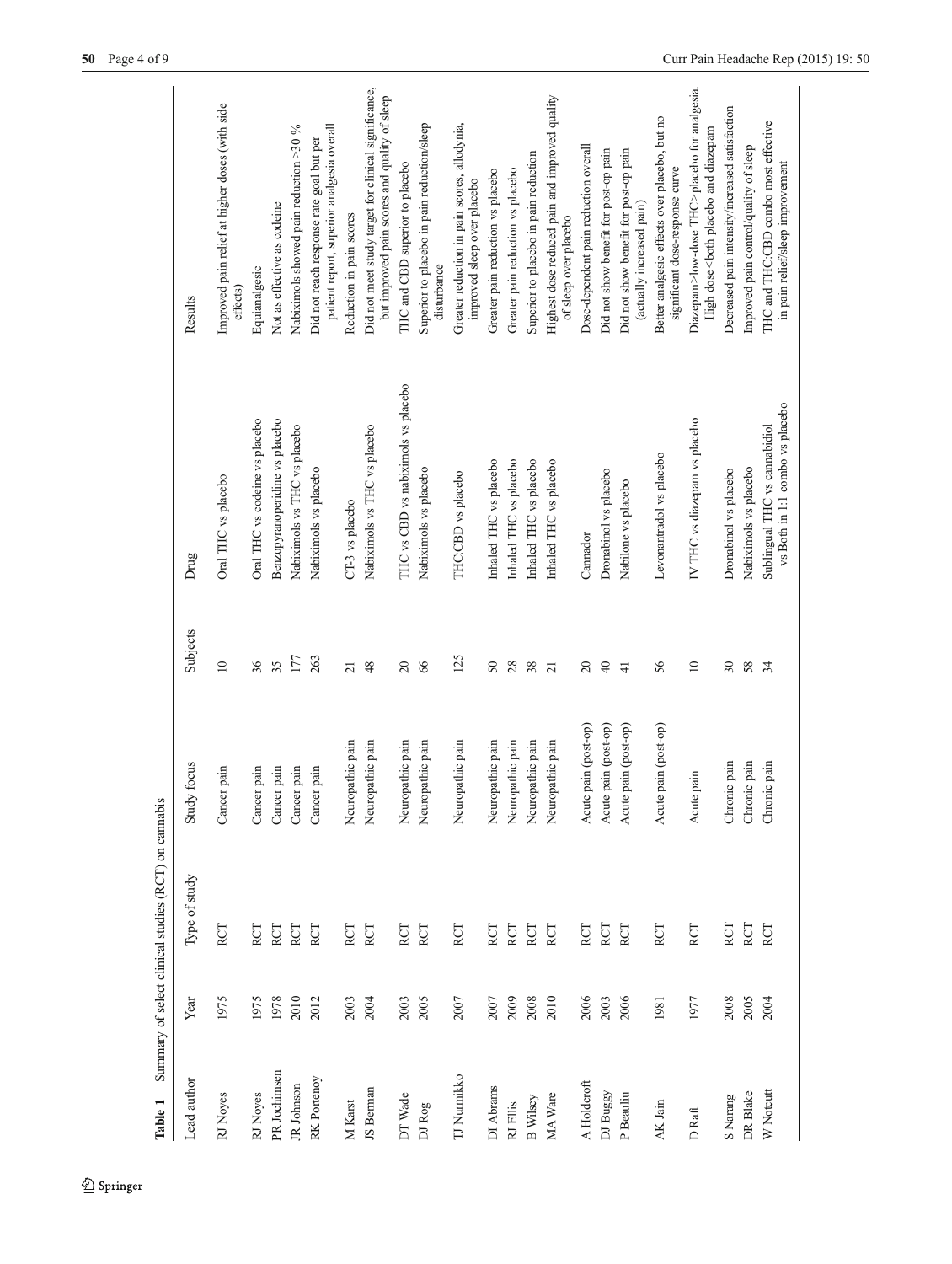extract, to both pure THC and placebo in 177 patients. It found that patients receiving nabiximols showed a pain score reduction of more than 30 % from baseline, while THC did not show a significant change over placebo. It demonstrated that THC:CBD extract could be a useful adjunct for opioidtolerant patients with cancer pain [\[47](#page-7-0)]. Another study involving 263 patients compared three different doses of nabiximols to placebo. The 30 % responder rate primary analysis was not significant for nabiximols versus placebo. However, a secondary continuous responder analysis of average daily pain from baseline to end of study demonstrated patients reporting superior analgesia versus placebo overall. Only the high dose (11– 16 sprays/day) was viewed unfavorably to patients versus placebo due to side effects [\[48](#page-7-0)].

#### Neuropathic Pain

Twenty-one patients with chronic neuropathic pain (>6 months) were studied comparing the synthetic cannabinoid ajulemic acid (CT-3) versus placebo. Doses used were 40 mg per day and then 80 mg per day for 4 and 3 days, respectively. The patients receiving CT-3 had a significant reduction in pain scores at 3 hours with less marked effects at 8 hours. The common side effects included dry mouth and sedation, but no major adverse effects were observed [\[49\]](#page-7-0).

Nabiximols (THC:CBD) has also been studied in neuropathic pain. One randomized controlled trial compared the effects of nabiximols, THC, and placebo in 48 patients with brachial plexus root avulsion who suffered from neuropathic pain regardless of current analgesic therapy. The primary outcome measure (decrease in pain severity score) did not meet the study target for clinical significance, but there were statistically significant improvements in both pain scores and quality of sleep. Side effects included sleepiness and dizziness, but many of the patients stated that they would like to continue using the study drug [\[50\]](#page-7-0). A similar study was done on 20 patients with multiple sclerosis (MS), spinal chord injury, brachial plexus damage, and limb amputation. THC, CBD, nabiximols, or placebo was administered sublingually. They found that pain relief with THC and CBD was both superior to placebo [\[51](#page-7-0)]. A randomized, double-blind, placebo-controlled trial in 66 patients with MS and central pain states found nabiximols to be superior to placebo in pain reduction and sleep disturbance. The most common side effect was dizziness with the number needed to harm for dizziness (NNH) being 2.68 [\[52](#page-7-0)]. Another study on 125 patients with neuropathic pain of peripheral origin and allodynia demonstrated a greater reduction in mean pain scores, dynamic allodynia, punctate allodynia, and sleep with THC:CBD versus placebo [\[53](#page-7-0)].

Several studies evaluated the benefits of inhaled cannabis on neuropathic pain. Fifty patients with HIV-related peripheral neuropathy smoked either 3.56 % THC cannabis cigarettes or placebo cigarettes three times a day for 5 days. Smoked cannabis reduced daily pain by 34 versus 17 % with placebo. In addition, greater than 30 % reduction in pain was reported by 52 % in the cannabis group and by 24 % in the placebo group. The most common side effects included sedation and anxiety, but were mild except for two patients having an episode of severe dizziness and anxiety, respectively, in the treatment group [\[56\]](#page-7-0). A similar trial evaluated placebo and active cannabis of various potencies (1–8 %) four times daily for 5 days in 28 HIV patients with neuropathy. They found greater pain relief (via Descriptor Differential Scale) with cannabis versus placebo, and 46 % of patients achieved greater than 30 % pain reduction. Side effects included concentration difficulties, fatigue, sleepiness or sedation, increased duration of sleep, reduced salivation, and thirst and were more common in the treatment group. Asymptomatic changes in heart rate (>30 points) occurred in 46 % of the treatment group versus 4 % receiving placebo [\[57](#page-7-0)]. Wilsey et al. provided 38 patients with central and peripheral neuropathic pain with two doses (3.5 and 7 %) of inhaled cannabis along with placebo. Both doses of cannabis were found to be equianalgesic and superior to placebo in regard to pain relief. Common effects included "feeling high" with mild cognitive impairments, especially with the higher dose, but none of the patients withdrew due to tolerability issues [\[58](#page-7-0)]. Ware et al. gave 21 patients with posttraumatic or postsurgical neuropathic pain inhaled cannabis at four potencies (0, 2.5, 6, and 9.4 %). The cannabis was smoked three times daily for 5 days in cycles. The highest dose (9.4 %) reduced pain sensation and improved quality of sleep over placebo (0 %) and was well tolerated [\[59\]](#page-7-0).

### Spasticity

A randomized controlled trial of patients with stable MS in over 33 UK centers evaluated the effects of oral synthetic THC (Marinol/dronabinol) and cannabis extract containing THC and CBD (Cannador) on spasticity. The initial study period (15 weeks) demonstrated no difference in treatment effects on the primary outcome (Ashworth spasticity scale). However, there were improvements in patient perceptions of muscle spasm, pain, and sleep. The study continued to follow 80 % of the patients for 52 weeks total and found only a small improvement per primary outcome measures in the dronabinol group, but patient perception of the effects of both study drugs continued to be positive overall versus placebo for both study drugs [\[54](#page-7-0), [55\]](#page-7-0). Further studies are needed to determine the efficacy of oral cannabis for spasticity treatments.

#### Acute Pain

A few studies have looked at the effects of cannabinoids on acute pain. One multicenter study evaluated Cannador, a cannabis plant extract, for postoperative pain. Doses of 5, 10, and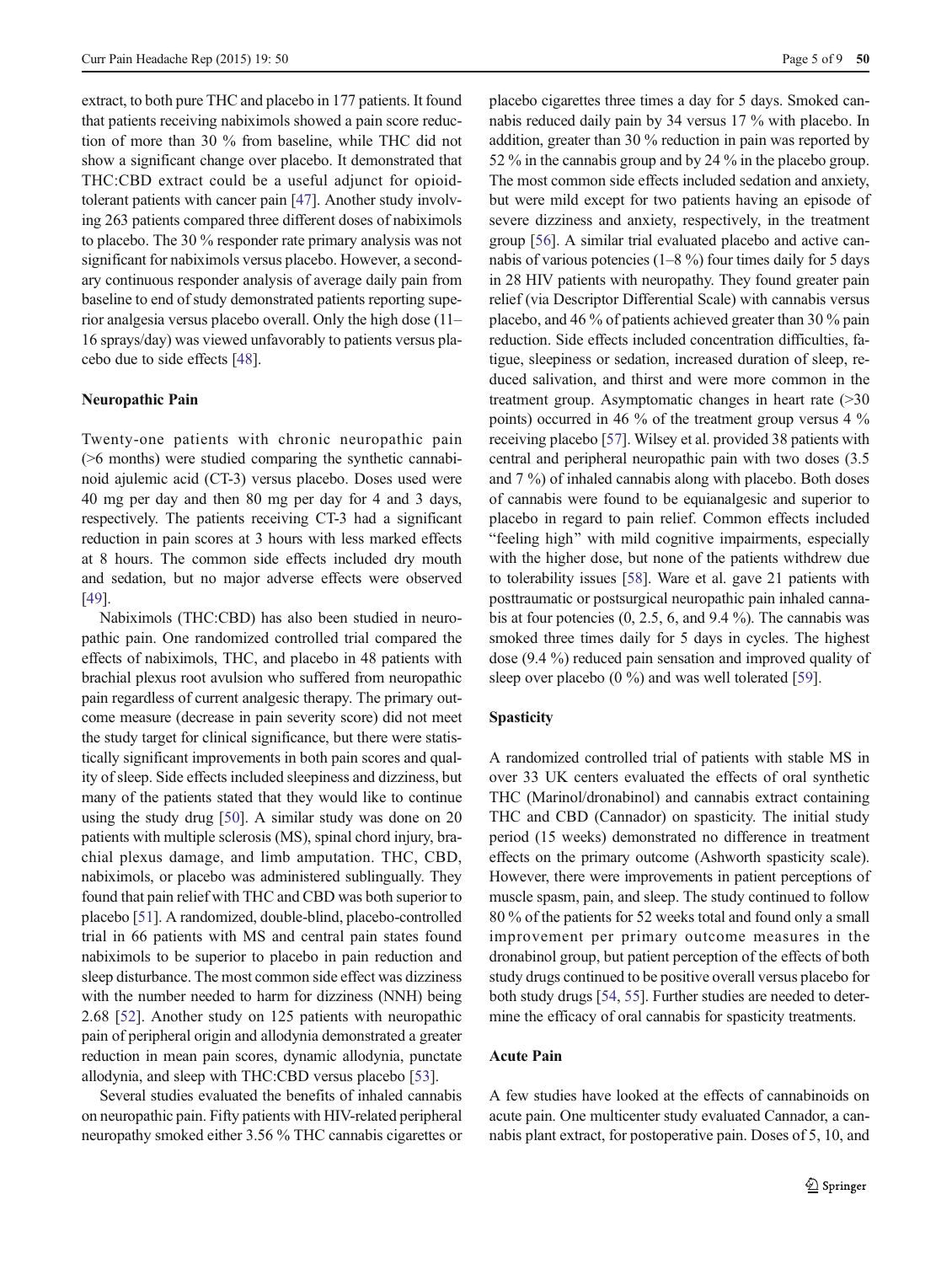15 mg were used, and dose escalation was based on the number of patients requesting rescue analgesia and adverse effects. The numbers needed to treat to prevent one rescue analgesia request for the 10- and 15-mg doses, relative to 5 mg, were 2.0 and 1.3, respectively. One serious vasovagal incident that recovered without pharmacological intervention was observed, but the drug was otherwise well tolerated. There was a dosedependent reduction in pain overall, and the 10-mg dose was found to be optimal in providing pain relief without serious or severe side effects [[60\]](#page-7-0). Two studies on the oral synthetic cannabinoids, dronabinol and nabilone, both failed to show any benefits for post-op pain. The study on dronabinol focused on abdominal hysterectomies, while the nabilone study included abdominal hysterectomies, orthopedic surgeries, and others. The nabilone study actually demonstrated an increase in pain scores [\[61](#page-7-0), [62](#page-7-0)].

Levonantradol is a synthetic cannabinoid analog of dronabinol and is 30 times as potent as THC [\[64\]](#page-7-0). One study compared various dosages administered intramuscularly in 56 patients compared to placebo for postoperative or trauma pain. There were significant analgesic effects compared to placebo, but no significant dose-response curve was observed. The most common side effect was drowsiness, and overall, side effects were mild [\[63\]](#page-7-0).

In addition to oral, oromucosal, and inhaled, THC has been studied in its intravenous form. One study in ten volunteers undergoing dental extraction compared IV dosages of THC (0.22 and 0.44 mg/kg) compared to diazepam (valium 0.157 mg/kg) and placebo for postoperative pain. The lowdose THC provided superior analgesia compared to placebo but was less than diazepam. High-dose THC provided less analgesia than both placebo and diazepam [[65](#page-7-0)]. Subsequent studies will need to better evaluate the IV form of THC for post-op pain.

#### Chronic Pain

A randomized, double-blinded study in 30 patients taking opioids for chronic pain compared doses of 10 and 20 mg of dronabinol compared to placebo over the course of three 8-h visits during phase one of the study. Phase two of the study involved open-label titration of dronabinol as an add-on medication to patients on stable doses of opioids. Phase one results were decreased pain intensity and increased satisfaction with both doses of dronabinol compared to placebo, without any differences in benefit between the two doses. Phase two results were similar to phase one, including decreased "pain bothersomeness" [[66](#page-7-0)].

One study compared nabiximols to placebo in 58 patients with chronic pain from rheumatoid arthritis. The sublingual pray was administered in the evening, with results measured the following morning. The dosage was titrated according to individual response, with stable dosing occurring for 3 weeks.

The results included statistically significant improvements in pain on movement, pain at rest, and quality of sleep. Decreased morning stiffness was not observed, but patient baseline scores were low to begin with. Side effects were mild to moderate, with the most common being dizziness. There were not any patients who withdrew due to adverse events in the treatment group and no serious adverse events in the treatment group [[67](#page-7-0)]. Another study compared sublingual THC, cannabidiol, a 1:1 combination of the two, and placebo in 34 patients with chronic, primarily neuropathic pain. After an initial open-label period, the treatment drugs were used in a randomized, double-blind, placebo-controlled, crossover trial. THC and THC:CBD appeared to be most effective in relieving pain and improving sleep over placebo. Patient preferences were greatest for the combined form (THC:CBD) and THC. Common side effects included drowsiness, dizziness, dry mouth, and dysphoria, but were overall tolerable [[68\]](#page-7-0).

## **Conclusion**

Even though cannabis has been used as medicine for over 5000 years, high-quality, placebo-controlled clinical studies for its use are limited. The strongest evidence in support of cannabinoids for pain appears to be for cancer-related pain, but at mid-range doses over higher doses due to side effects. Effects on neuropathic pain such as in HIV, MS, and post trauma have also shown positive results. Our literature review showed no improvement to mild improvement in acute pain and spasticity. However, chronic pain results were more promising with some studies showing statistically significant reductions in pain and quality of sleep.

The side effect profile of medical cannabis will continue to be an area of focus and improvement, especially chronic side effects. The more common side effects include drowsiness, dizziness, dry mouth, and dysphoria. In an effort to limit the psychoactive effects of cannabis, further studies may focus on peripheral CB1 receptor agonists or the use of cannabidiol, both of which would try and limit these effects [[69](#page-7-0)•, [70\]](#page-8-0). Other areas of attention include the prevention of the hydrolysis of anandamide and 2-AG, which could potentially improve analgesia with less central-associated side effects [\[70,](#page-8-0) [71](#page-8-0)•].

A significant amount of research still needs to be done regarding cannabis and pain to further evaluate the risks and benefits of this potential therapy. Additionally work needs to be done to determine ideal dosing and delivery routes. Though there are a number of side effects reported in cannabis studies, no patients in the studies reviewed experienced any major adverse events. This point is of importance given the unfortunately high rates of overdose with the use of opioids for pain. However, a careful consideration of the risks and benefits of cannabis for pain along with further research into its efficacy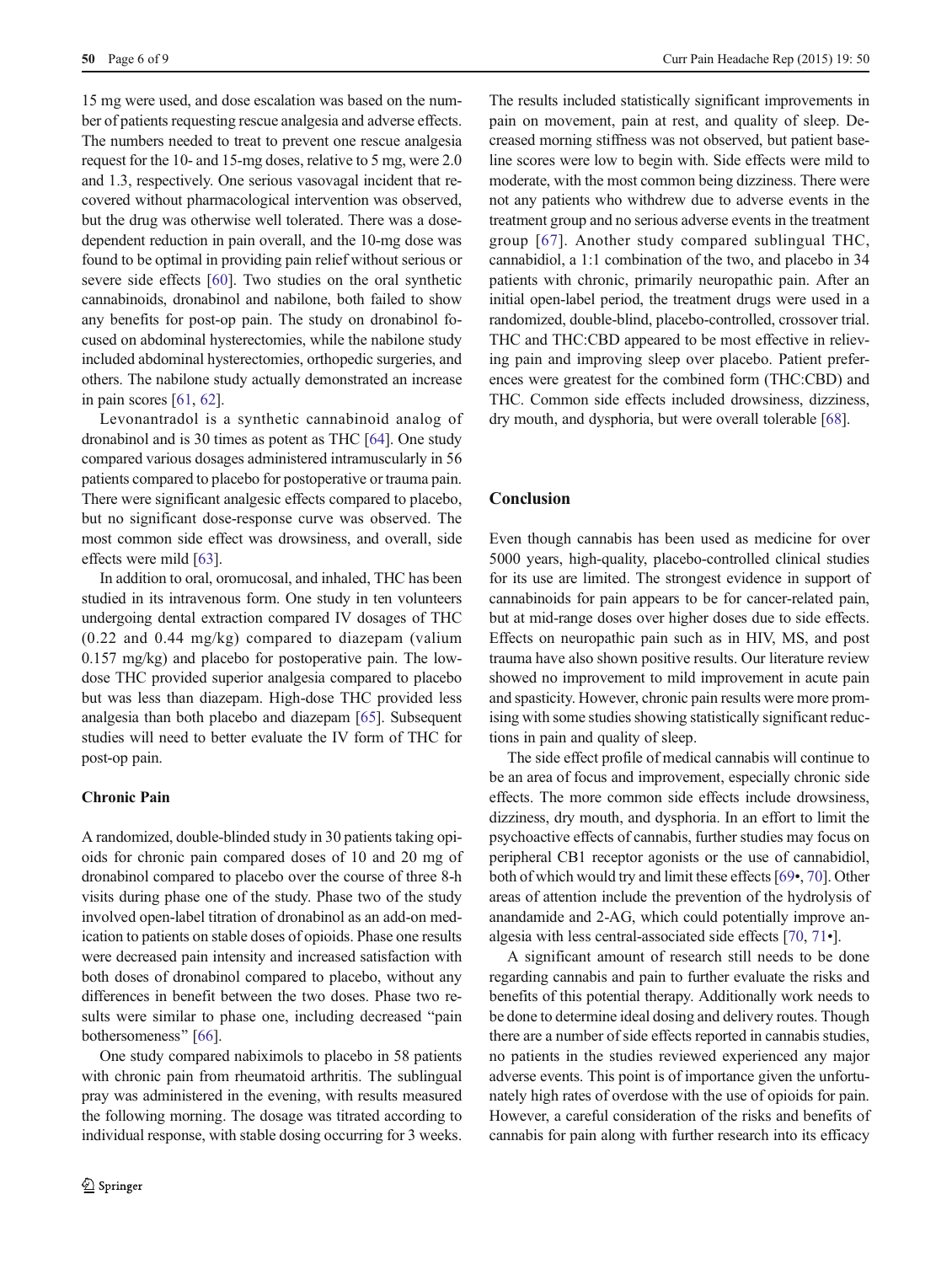<span id="page-6-0"></span>is necessary to ensure that one controlled substance problem is not simply replaced with another.

#### Compliance with Ethics Guidelines

Conflict of Interest Bjorn Jensen, Jeffrey Chen, Tim Furnish, and Mark Wallace each declare no potential conflicts of interest.

Human and Animal Rights and Informed Consent This article does not contain any studies with human or animal subjects performed by any of the authors.

#### **References**

Papers of particular interest, published recently, have been highlighted as:

- Of importance
- •• Of major importance
- 1. Mechoulam R. The pharmacohistory of cannabis sativa. In: Mechoulam R, editor. Cannabinoids as therapeutic agents. Boca Raton: CRC Press; 1986. p. 1–19.
- 2. O'Shaugnessy WB. On the preparations of the Indian hemp, or gunjah (Cannabis indica): their effects on the animal system in health, and their utility in the treatment of tetanus and other convulsive diseases. Trans Med Phys Soc., Bengal., 71–102, 1838– 40;421–46, 1842.
- 3. Iversen L. Cannabis and the brain. Brain. 2003;126:1252–70.
- 4. Fankhauser M. Chapter 4: history of cannabis in Western medicine. In: Grotenhermen F, Russo R, editors. Cannabis and cannabinoids: pharmacology, toxicology and therapeutic potential. New York: The Haworth Integrative Healing Press; 2002. p. 37–51.
- 5. Russo EB, Hohmann AG. Role of cannabinoids in pain management. In: Deer T, Gordin V, editors. Comprehensivetreatment of chronic pain by medical, interventional and behavioral approaches. New York: Springer; 2013. pp. 181–197.
- 6. Gaoni Y, Mechoulam R. Isolation, structure and partial synthesis of an active constituent of hashish. J Am Chem Soc. 1964;86(8): 1646–7.
- 7. Ljubiša G. A comparative study on some chemical and biological characteristics of various samples of cannabis resin. Bull Narcotic (UNODC). 1962;3:37–46.
- 8. Mechoulam R, Peters M, Murillo-Rodriguez. Cannabidiol—recent advances. Chem Biodivers. 2007;4(8):1678–92.
- 9. Pertwee RG. The diverse CB1 and CB2 receptor pharmacology of three plant cannabinoids: delta-9-tetrahydrocannabinol, cannabidiol and delta-9-tetrahydrocannabivarin. Br J Pharmacol. 2008;153(2): 199–215.
- 10. Pacher P, Batkai S, Kunos G. The endocannabinoid system as an emerging target of pharmacotherapy. Pharmacol Rev. 2006;58(3): 389–462.
- 11. Munro S, Thomas KL, Abu-Shaar M. Molecular characterization of a peripheral receptor for cannabinoids. Nature (Lond). 1993;365: 61–5.
- 12. Demuth D, Molleman A. Cannabinoid signaling. Life Sci. 2006;78(6):549–63.
- 13. Howlett AC, Barth F, Bonner TI, Cabral G, Casellas P, Devane WA, et al. International Union of Pharmacology. XXVII. Classification of cannabinoid receptors. Pharmacol Rev. 2002;54:161–202.
- 14. Pertwee RG, Ross RA. Cannabinoid receptors and their ligands. Prostaglandins Leukot Essent Fatty Acids. 2002;66:101–21.
- 15. Szabo B, Schlicker E. Effects of cannabinoids on neurotransmission cannabinoids. In: Pertwee RG, editor. Handbook of experimental pharmacology, vol. 168. Heidelberg: Springer; 2005. p. 327–65.
- 16. Kreitzer AC. Neurotransmission: emerging roles of endocannabinoids. Curr Biol. 2005;15:R549–51.
- 17. Vaughan CW, Christie MJ. Retrograde signaling by endocannabinoids cannabinoids. In: Pertwee RG, editor. Handbook of experimental pharmacology, vol. 168. Heidelberg: Springer; 2005. p. 367–83.
- 18. Walter L, Stella N. Cannabinoids and neuroinflammation. Br J Pharmacol. 2004;141:775–85.
- 19. Cabral GA, Staab A. Effects on the immune system cannabinoids. In: Pertwee RG, editor. Handbook of experimental pharmacology, vol. 168. Heidelberg: Springer; 2005. p. 385–423.
- 20. Pertwee RG. Pharmacological actions of cannabinoids. In: Pertwee RG, editor. Handbook of experimental pharmacology, vol. 168. Heidelberg: Springer; 2005. p. 1–51.
- 21. Bloom AS, Dewey WL. A comparison of some pharmacological actions of morphine and  $\Delta^9$ -tetrahydrocannabinol in the mouse. Psycho Pharmacol. 1978;57:243–8.
- 22. Pugh G, Smith PB, Dombrowski DS, Welch SP. The role of endogenous opioids in enhancing the antinociception produced by the combination of Δ9-tetrahydrocannabinol and morphine in the spinal cord. J Pharmacol Exp Ther. 1996;279:608–16.
- 23. Smith FL, Cichewicz D, Martin ZL, Welch SP. The enhancement of morphine antinociception in mice by  $\Delta^9$ -tetrahydrocannabinol. Pharmacol Biochem Behav. 1998;60:559–66.
- 24. Corchero J, Fuentes JA, Manzanares J.  $\Delta^9$ Tetrahydrocannabinol increases proopimelanocortin gene expression in the arcuate nucleus of the rat hypothalamus. Eur J Pharmacol. 1997;323:193–5.
- 25. Valverde O, Noble F, Beslot F, Dauge V, Fournie-Zaluski MC, Roques BP.  $\Delta^9$ -Tetrahydrocannabinol releases and facilitates the effects of endogenous enkephalins: reduction in morphine withdrawal syndrome without change in rewarding effect. Eur J Neurosci. 2001;13:1816–24.
- 26. Pertwee RG. Cannabinoid pharmacology: the first 66 years. Br J Pharmacol. 2006;147 suppl 1:S163–71.
- 27. Wall ME, Sadler BM, Brine D, Taylor H, Perez-Reyes M. Metabolism, disposition, and kinetics of delta-9 tetrahydrocannabinoln men and women. Clin Pharmacol Ther. 1983;34:352–63.
- 28. Mechoulam R, Parker LA, Gallily R. Cannabidiol: an overview of some pharmacological aspects. J Clin Pharmacol. 2002;42:11S–9.
- 29.• Borgelt LL, Franson KM, Nussbaum AM, Wang GS. The pharmacologic and clinical effects of medical cannabis. Pharmacotherapy. 2013;33.3:195–209. Web. A helpful source for describing pharmacodynamics and pharmacokinetics. It also touched on the uses of medical cannabis for pain and muscles spasms, as well as safety concerns with medical cannabis use.
- 30. Agurell S, Halldin M, Lindgren JE, et al. Pharmacokinetics and metabolism of delta 1-tetrahydrocannabinol and other cannabinoids with emphasis on man. Pharmacol Rev. 1986;38:21–43.
- 31. Strougo A, Zuurman L, Roy C, et al. Modelling of the concentration–effect relationship of THC on central nervous system parameters and heart rate—insight into its mechanisms of action and a tool for clinical research and development of cannabinoids. J Psychopharmacol. 2008;22:717–26.
- 32. Ohlsson A, Lindgren JE, Wahlen A, Agurell S, Hollister LE, Gillespie HK. Plasma delta-9 tetrahydrocannabinol concentrations and clinical effects after oral and intravenous administration and smoking. Clin Pharmacol Ther. 1980;28:409–16.
- 33. Zuurman L, Ippel AE, Moin E, van Gerven JM. Biomarkers for the effects of cannabis and THC in healthy volunteers. Br J Clin Pharmacol. 2009;67:5–21.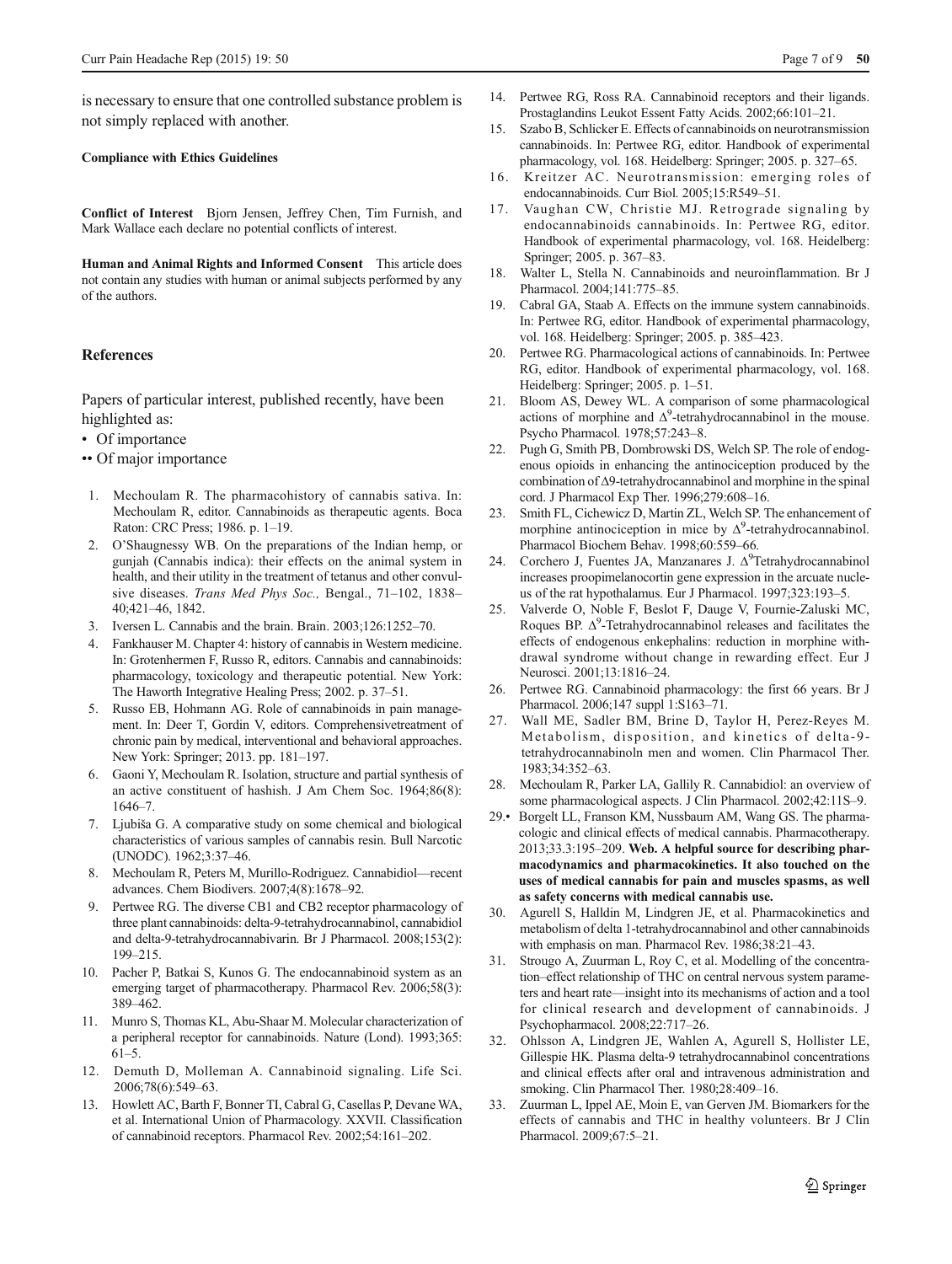- <span id="page-7-0"></span>34. Lopez HH. Cannabinoid-hormone interactions in the regulation of motivational processes. Horm Behav. 2010;58:100–10.
- 35. Seamon MJ, Fass JA, Maniscalco-Feichtl M, Abu-Shraie NA. Medical marijuana and the developing role of the pharmacist. Am J Health Syst Pharm. 2007;64:1037–44.
- 36. Karschner EL, Darwin WD, Goodwin RS, Wright S, Huestis MA. Plasma cannabinoid pharmacokinetics following controlled oral delta9-tetrahydrocannabinol and oromucosal cannabis extract administration. Clin Chem. 2011;57(1):66–75. doi:[10.1373/](http://dx.doi.org/10.1373/clinchem.2010.152439) [clinchem.2010.152439.](http://dx.doi.org/10.1373/clinchem.2010.152439) Epub 2010 Nov 15. Gonzalez R, et al. Nonacute neuropsychological effects of cannabis use. J Clin Pharm 2002, 42:48S–57S.
- 37. Grant I et al. Non-acute neurocognitive effects of cannabis use: a metaanalysis. J Int Neuropsych Soc. 2003;9:679–89.
- 38.• Meier MH, et al. Persistent cannabis users show neuropsychological decline from childhood to midlife. 2012; PNAS. 109(40): E2657. These studies provided insight into the debate about the long-term effects of cannabis, especially on our adolescent population. It is important to remember the difficulties associated with studying long-term effects of cannabis in populations without intentionally subjecting them to their effects for significant periods of time.
- 39. Zalesky A et al. Effect of long-term cannabis use on axonal fibre connectivity. Brain. 2012;135(7):2245–55.
- 40.•• Rogeberg O. Correlations between cannabis use and IQ change in the Dunedin cohort are consistent with confounding from socioeconomic status. Proc Natl Acad Sci U S A. 2013;110(11):4251–4. These studies provided insight into the debate about the longterm effects of cannabis, especially on our adolescent population. It is important to remember the difficulties associated with studying long-term effects of cannabis in populations without intentionally subjecting them to their effects for significant periods of time. (see references 74 and 75 for further reading).
- 41.• Bava S, Jacobus J, Thayer RE, Tapert SF. Longitudinal changes in white matter integrity among adolescent substance users. Alcohol Clin Exp Res. 2013. Alcohol Clin Exp. When considering the dangers of chronic Cannabis use, it is important to use a commonly abused substance such as alcohol as a comparison. This study focused primarily on brain scans, but provided a direct example of alcohol versus marijuana on the brain.
- 42. Watson SJ, Benson JA Jr, Joy JE. Marijuana and medicine: assessing the science base: a summary of the 1999 Institute of Medicine report. Arch Gen Psychiatry. 2000;57(6):547–52.
- 43. Noyes RJ et al. Analgesic effect of delta-9-tetrahydrocannabinol. J Clin Pharmacol. 1975;15:139–43.
- 44. Noyes RJ et al. The analgesic properties of delta-9 tetrahydrocannabinol and codeine. Clin Pharmacol Ther. 1975;18:84–9.
- 45. Staquet M, Gantt C, Machin D. Effect of a nitrogen analog of tetrahydrocannabinol on cancer pain. Clin J Pharm Therap. 1978;23:397–401.
- 46. Jochimsen PR et al. Effect of benzopyranoperidine a delta-9-THC congener on pain. Clin J Pharm Therap. 1978;24:223–7.
- 47. Johnson JR, Burnell-Nugent M, Lossignol D, Ganae-Motan ED, Fallon PR. Multicenter, double-blind, randomized, placebo-controlled, parallel-group study of the efficacy, safety, and tolerability of THC:CBD extract and THC extract in patients with intractable cancer-related pain. J Pain Symp Manag. 2010;39(2):167–79.
- 48. Portenoy RK, Ganae-Motan ED, Allende S, Yanagihara R, Shaiova L, Weinstein S, et al. Nabiximols for opioid-treated cancer patients with poorly-controlled chronic pain: a randomized, placebo-controlled, graded-dose trial. J Pain. 2012;13(5):438–49.
- 49. Karst M et al. Analgesic effect of the synthetic cannabinoid CT-3 on chronic neuropathic pain. JAMA. 2003;290:1757–62.
- 50. Berman JS, Symonds C, Birch R. Efficacy of two cannabis based medicinal extracts for relief of central neuropathic pain from

brachial plexus avulsion: results of a randomized controlled trial. Pain. 2004;112(3):299–306.

- 51. Wade DT, Robson P, House H, Makela P, Aram J. A preliminary controlled study to determine whether whole-plant cannabis extracts can improve intractable neurogenic symptoms. Clin Rehabil. 2003;17:18–26.
- 52. Rog DJ, Nurmiko T, Friede T, Young C. Randomized controlled trial of cannabis based medicine in central neuropathic pain due to multiple sclerosis. Neurology. 2005;65(6):812–9.
- 53. Nurmikko TJ, Serpell MG, Hoggart B, Toomey PJ, Morlion BJ, Haines D. Sativex successfully treats neuropathic pain characterized by allodynia: a randomized, double-blind, placebo-controlled clinical trial. Pain. 2007;133(1–3):210–20.
- 54. Zajicek J, Fox P, Sanders H, et al. Cannabinoids for treatment of spasticity and other symptoms related to multiple sclerosis (CAMS study): multicenter randomized placebo-controlled trial. Lancet. 2003;362(9395):1517–26.
- 55. Zajicek J, Sanders H, Wright DE, et al. Cannabinoids in multiple sclerosis (CAMS) study: safety and efficacy data for 12 months follow up. J Neurol Neurosurg Psychiatry. 2005;76(12):1664–9.
- 56. Abrams DI et al. Cannabis in painful HIV-associated sensory neuropathy. Neurology. 2007;68:515–21.
- 57. Ellis RJ, Toperoff W, Vaida F, et al. Smoked medicinal cannabis for neuropathic pain in HIV: a randomized, crossover clinical trial. Neuropsychopharmacology. 2009;34(3):672–80.
- 58. Wilsey B, Marcotte T, Tsodikov A, et al. A randomized, placebo controlled, crossover trial of cannabis cigarettes in neuropathic pain. J Pain. 2008;6:506–21.
- 59. Ware MA, Wang T, Shapiro S, et al. Smoked cannabis for chronic neuropathic pain: a randomized controlled trial. CMAJ. 2010;182(14):E694–701.
- 60. Holdcroft A, Maze M, Dore C, Tebbs S, Thompson S. A multicenter dose-escalation study of the analgesic and adverse effects of an oral cannabis extract (Cannador) for postoperative pain management. Anesthesiology. 2006;104(5):1040–6.
- 61. Buggy DJ, Toogood L, Maric S, Sharpe P, Lambert DG, Rowbotham DJ. Lack of analgesic efficacy of oral delta-9 tetrahydrocannabinol in postoperative pain. Pain. 2003;106(1–2): 169–72.
- 62. Beauliu P. Effects of nabilone, a synthetic cannabinoid, on postoperative pain. Can J Anaesth. 2006;53(8):769–75.
- 63. Jain AK et al. Evaluation of intramuscular and placebo in acute postoperative pain. J Clin Pharmacol. 1981;21(8–9 Suppl):320S–6.
- 64. Little PJ et al. Pharmacology and stereoselectivity of structurally novel cannabinoids in mice. J Pharmacol Exp Ther. 1988;247: 1046–51.
- 65. Raft D et al. Effects of intravenous tetrahydrocannabinol on experimental and surgical pain. Clin Pharmacol Ther. 1977;21:26.
- 66. Narang S, Gibson D, Wasan AD, et al. Efficacy of dronabinol as an adjuvant treatment for chronic pain patients on opioid therapy. J Pain. 2008;9(3):254–64.
- 67. Blake DR, Robson P, Ho M, Jubb RW, McCabe CS. Preliminary assessment of the efficacy, tolerability and safety of a cannabisbased medicine (Sativex) in the treatment of pain caused by rheumatoid arthritis. Rheumatology (Oxford). 2006;45(1):50–2.
- 68. Notcutt W et al. Initial experiences with medicinal extracts of cannabis for chronic pain: results from 34 'Nof1'studies. Anaesthesia. 2004;59:440–52.
- 69.• Yu XH, Co CQ, Martino G, et al. A peripherally restricted cannabinoid receptor agonist produces robust anti-nociceptive effects in rodent models of inflammatory and neuropathic pain. Pain. 2010;151(2):337–44. Studies on these types of cannabinoid medications are significant because they may provide alternate routes of analgesia while avoiding the psychoactive effects of medical cannabis that normally hinder their use.